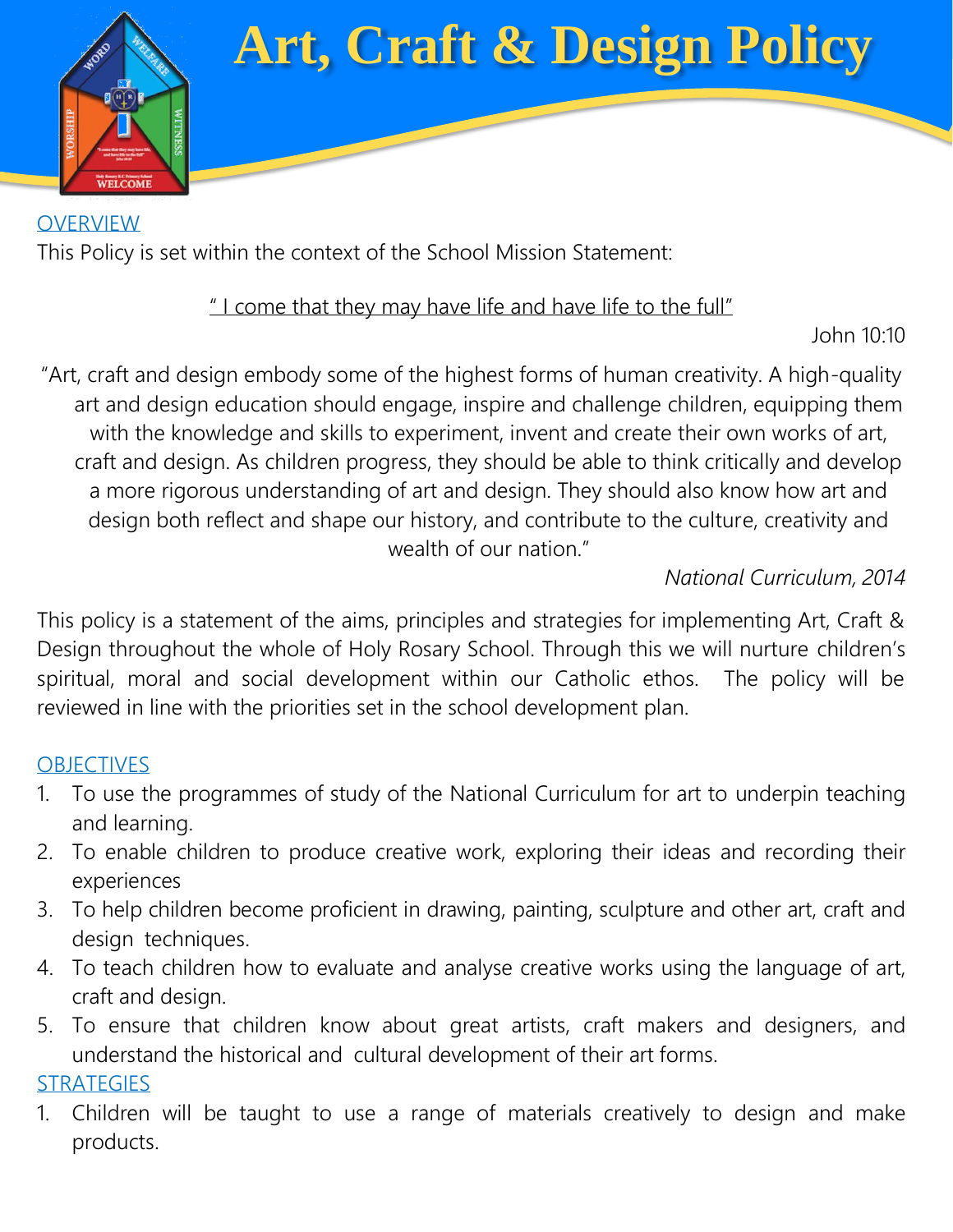

# **Art, Craft & Design Policy**

- 2. Children will learn how to use drawing, painting and sculpture to develop and share their ideas, experiences and imagination.
- 3. Children will be taught how to develop a wide range of art and design techniques in using colour, pattern, texture, line, shape, form and space.
- 4. Children will be taught to develop their techniques, including their control and their use of materials, with creativity, experimentation and an increasing awareness of different kinds of art, craft and design.
- 5. Children in KS2 will be enabled to create sketch books to record their observations and use them to review and revisit ideas.
- 6. All children will be encouraged and shown how to improve their mastery of art and design techniques, including drawing, painting and sculpture with a range of materials [for example, pencil, charcoal, paint, clay]
- 7. All will learn about the work of a range of artists, craft makers and designers, describing the differences and similarities between different practices and disciplines, and making links to their own work.
- 8. Children in KS2 will work with a resident artist.

## **OUTCOMES**

During their time at Holy Rosary children will benefit from a rich broad and balanced programme of art and design. They will experience and experiment with a wide range of materials as they explore art and design to grow and flourish as artists and designers. They will build a growing awareness of the art and design which runs through their own history, culture and other cultures as they are introduced to the world of artists and works of art. They will learn about many sculptors, designers and architects and will learn to appreciate great works of art.

Holy Rosary Governing Body will determine, support, monitor and review the school policies on Art, Craft & Design. In particular they will monitor the effectiveness of the school's policy through the school self-review processes and assess its impact.

Revised and adopted by the Governing Body on: 6th December 2017

```
Signed : P.Devine ( Chair )
```
Date to be reviewed : December 2019